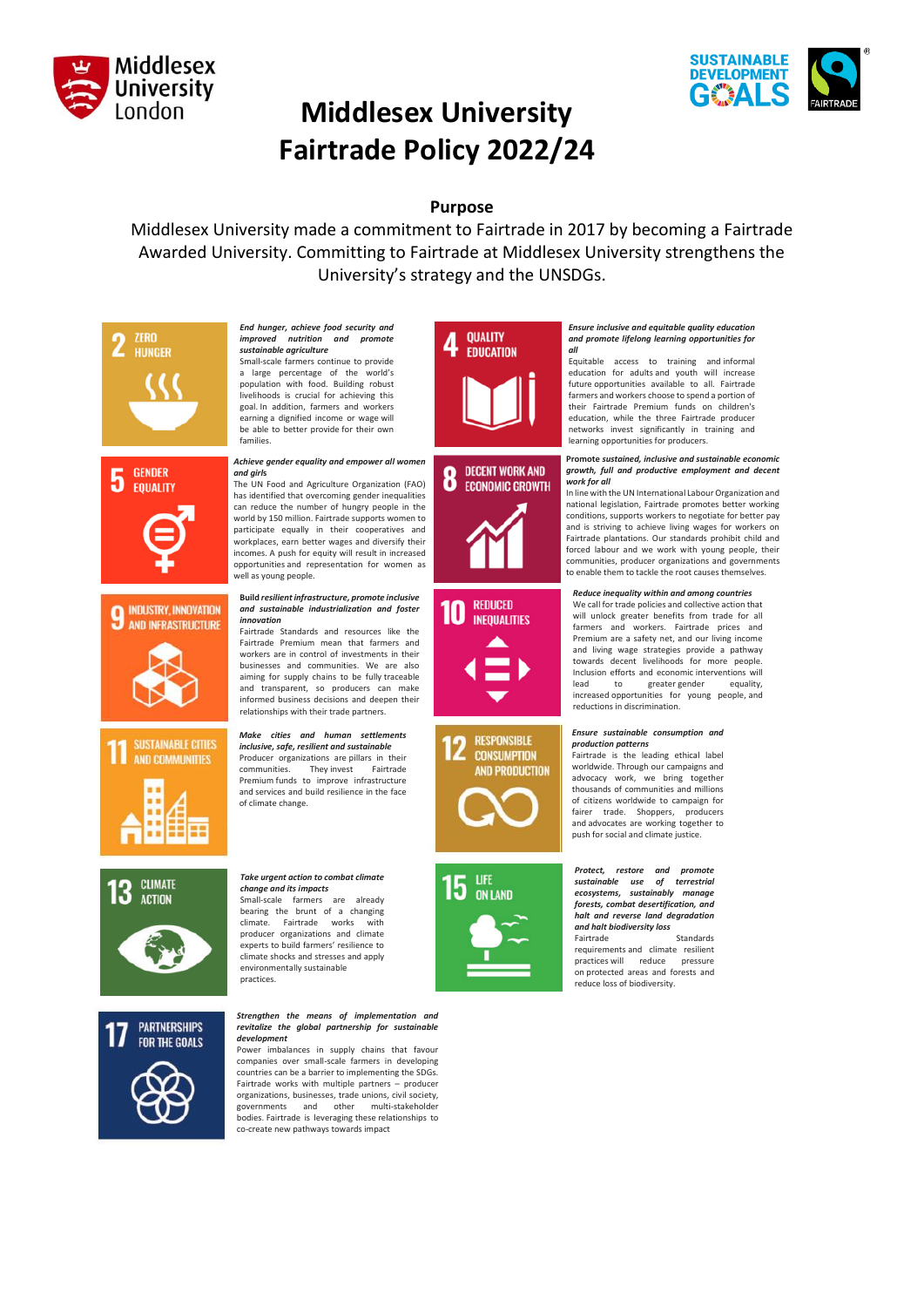



## **Middlesex University Fairtrade Policy 2022/24**

### **Background**

In partnership with the Student Union Merchandise and our Catering provider we promote and provide a wide range of Fairtrade food and cotton across campus.

Having a Fairtrade award status strengthens the University's Vision, Mission and Values, Fairtrade is a simple way of helping to change people's lives.

Our status demonstrates our passion for fairness and giving people the chance to better their future.

It helps us to understand how farmers are exploited, underpaid, and allows us the chance to inform and educate our next generation. As consumers they can make a difference to these people's lives and help pave the way to a better future.

Fairtrade is a strategy for poverty alleviation and sustainable development. Its purpose is to create opportunities for producers and workers who have been economically disadvantaged or marginalized by the conventional trading system.

### **By supporting Fairtrade the University will work towards achieving, at the very least, the following 10 goals**:

**1** – Have a working or coordinating group that meets regularly and formally leads on efforts to attain, or retain, Fairtrade University and College Award status.

**2 –** Have a SMART action plan on Fairtrade and has published it. To include operational considerations such as procurement and catering, campaigning, and influencing, engagement and communications and a strong focus on the monitoring and evaluation of all activities.

**3 –** Publish a public commitment of intent to support and champion Fairtrade and its values within the last two years signed by senior management across the organisations and their retail and catering outlets.

**4 –** Hold a series of events/promotions/engagement activities during Fairtrade Fortnight (February/March every year) and has measured impact across the events.

**5 –** Devised and successfully deliver one or more innovative campaigns on Fairtrade, trade justice or ethical consumption within the last year, which runs in partnership with students. Campaign/s must take place in addition to Fairtrade Fortnight and can demonstrate some measures of impact.

**6 –** Catering outlets to stock Fairtrade certified products in all of the following categories, and are working to increase either the number of lines OR number of items sold year on year:

- Fairtrade Coffee
- Fairtrade Sugar
- Fairtrade hot Chocolate
- Fairtrade cocoa
- Fairtrade Chocolate Confectionary
- Fairtrade Cotton clothing
- Fairtrade Soft drinks
- Fairtrade Wine
- Fairtrade Beer
- Fairtrade Health and Beauty
- Fairtrade snacks
- Fairtrade cut flowers
- Fairtrade fruit

**7 –** Have up to date and effective Point of Sale (POS) material in all relevant outlets, highlighting Fairtrade products and providing information on the benefits of Fairtrade to growing communities. This POS should be clearly displayed next to the relevant products to avoid confusion, and it should be refreshed periodically.